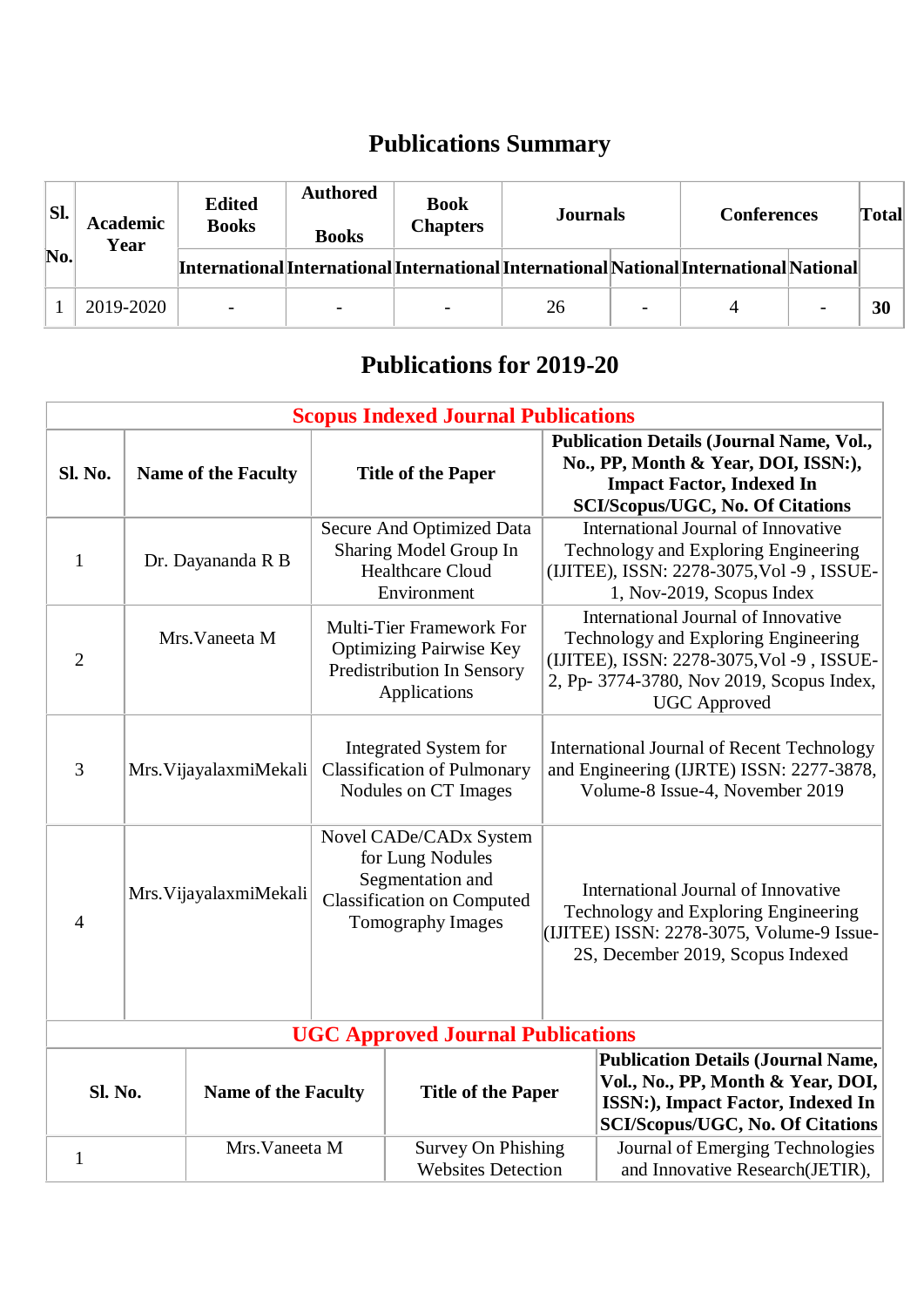|                |                            |                                                               | Volume 7, Issue 2, ISSN:2349-                                     |
|----------------|----------------------------|---------------------------------------------------------------|-------------------------------------------------------------------|
|                |                            |                                                               | 5162, PP- 569-572, Feb 2020, UGC                                  |
|                |                            |                                                               | Approved                                                          |
|                |                            |                                                               | Journal of Emerging Technology                                    |
|                |                            | <b>Indoor Air Quality</b>                                     | and Innovative Research (JETIR),                                  |
| $\overline{2}$ | Mr. Krishna Gudi           | Monitoring System Using                                       | Volume 6, Issue 6, ISSN-2349-                                     |
|                |                            | Machine Learning With                                         | 5162, PP- 398-399, June 2019,                                     |
|                |                            | <b>IoT</b>                                                    | <b>UGC</b> Approved                                               |
|                |                            |                                                               | <b>International Journal of Scientific</b>                        |
|                |                            |                                                               | <b>Research and Engineering Trends</b>                            |
| 3              | Mr.Raghavendrachar S       | Gaze Pin Entry For<br><b>Password Authentication</b>          | (IJSRET), Vol -5, ISSUE- 6, Nov-                                  |
|                |                            |                                                               | Dec-2019, ISSN: 2395-566x, UGC                                    |
|                |                            |                                                               | Approved                                                          |
|                |                            | Analysis And Classification                                   | Journal of Emerging Technology                                    |
|                |                            | Of Water Purity Based On                                      | and Innovative Research (JETIR),                                  |
| $\overline{4}$ | Mr. AdityaPai H            | <b>Parameters Stated By</b>                                   | Volume 6, Issue 6, ISSN 2349-                                     |
|                |                            | <b>Central Pollution Control</b>                              | 5162, PP-142-147, June 2019.                                      |
|                |                            | Board                                                         | <b>UGC</b> Approved                                               |
|                |                            |                                                               | Journal of Emerging Technology                                    |
| 5              | Mrs.Swathi K               | A Survey Paper On 6-<br><b>Legged Crawling Robot</b>          | and Innovative Research (JETIR),<br>Volume 6, Issue 6, ISSN:2349- |
|                |                            | For Virtual Telepresence                                      | 5162, PP-603-604, June 2019,                                      |
|                |                            |                                                               | <b>UGC</b> Approved                                               |
|                |                            |                                                               | Journal of Emerging Technology                                    |
|                | Mrs.SnehaKaramadi          |                                                               | and Innovative Research (JETIR),                                  |
| 6              |                            | Hand Talk Gloves With                                         | Volume 6, Issue 6, ISSN 2349-                                     |
|                |                            | <b>Flex Sensor</b>                                            | 5162, PP-25-26, June 2019 UGC                                     |
|                |                            |                                                               | Approved                                                          |
|                |                            | <b>Other Journal Publications</b>                             |                                                                   |
|                |                            |                                                               | <b>Publication Details (Journal Name,</b>                         |
| Sl. No.        | <b>Name of the Faculty</b> | <b>Title of the Paper</b>                                     | Vol., No., PP, Month & Year, DOI,                                 |
|                |                            |                                                               | ISSN:), Impact Factor, Indexed In                                 |
|                |                            |                                                               | <b>SCI/Scopus/UGC, No. Of Citations</b>                           |
|                |                            |                                                               | International Research Journal of                                 |
|                |                            | <b>Stock Market Prediction</b>                                | Engineering and                                                   |
| 1              | Dr. Rekha B Venkatapur     | <b>Using Financial News</b>                                   | Technology(IRJET), Volume 6,                                      |
|                |                            | Articles                                                      | Issue 29, ISSN: 2395-0072, PP- 1-3,                               |
|                |                            |                                                               | Dec 2019                                                          |
|                |                            | <b>Experiential Learning of</b>                               | Advanced Computing and                                            |
| $\overline{2}$ | Dr. Ram P Rustagi          | Networking Technologies -                                     | Communications $-$ A quarterly                                    |
|                |                            | <b>Understanding TCP</b><br><b>Congestion Control</b>         | publication of ACCS, Issue 03, Vol<br>03, Sep 2019                |
|                |                            |                                                               | <b>International Journal of Creative</b>                          |
|                |                            |                                                               |                                                                   |
| 3              | Mr. K. VenkataRao          | Data Extraction Of Digital<br><b>Text And Conversion Into</b> | Research Thoughts (IJCRT), Volume                                 |
|                |                            | An Audio-Visual Output                                        | 8, Issue 2, ISSN:2320-2882, PP-                                   |
|                |                            |                                                               | 1003-1005, Feb 2020.                                              |
|                | Mr.Harshavardhan J R       |                                                               | International Research Journal of                                 |
| 4              |                            | Multiple Vehicle                                              |                                                                   |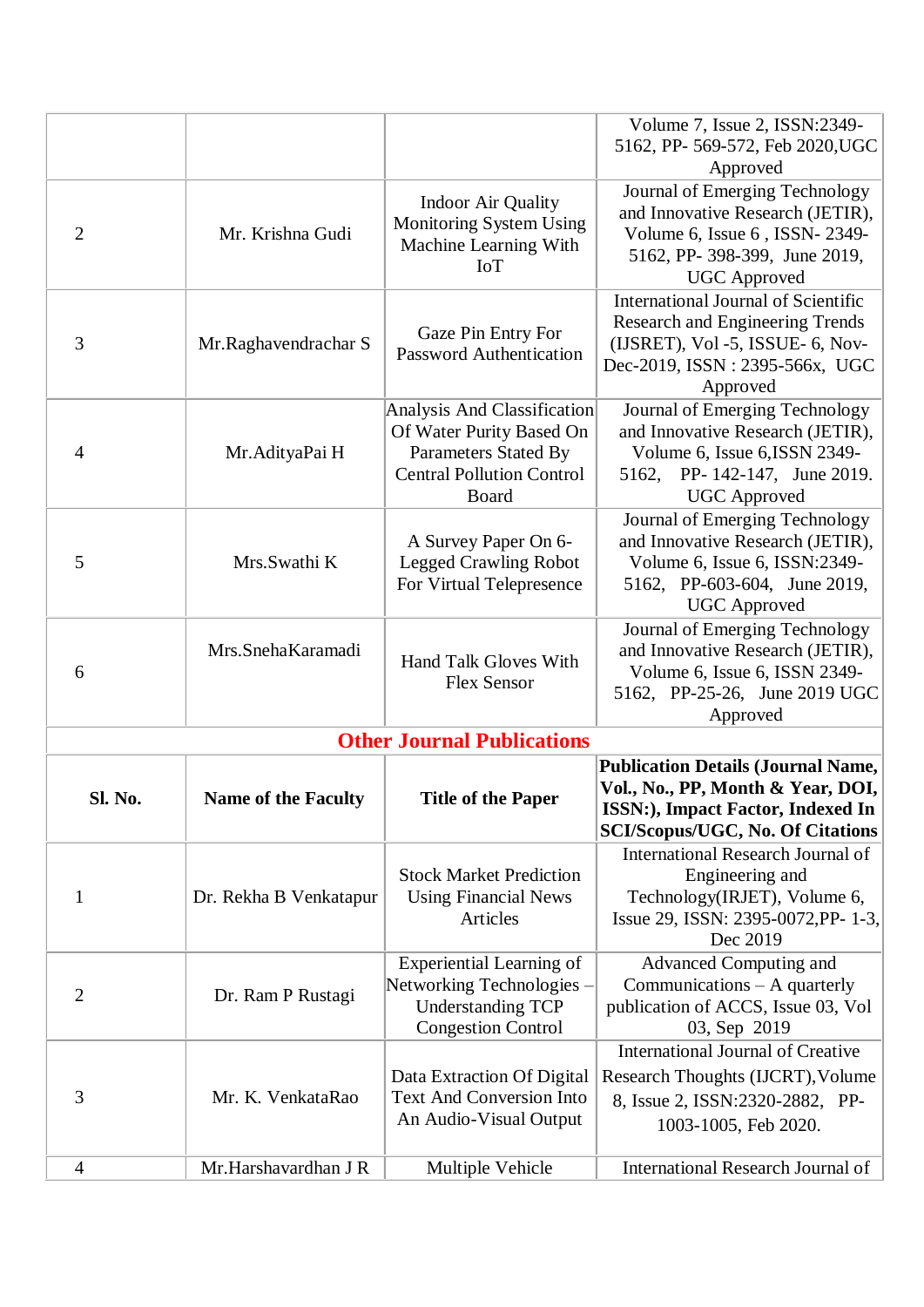|    |                        | <b>Automatic Number Plate</b><br>Recognition                                                                        | Engineering and<br>Technology(IRJET), Volume 6,<br>Issue 11, ISSN 2395-0072, PP-1-2,<br>Nov 2019                                                     |
|----|------------------------|---------------------------------------------------------------------------------------------------------------------|------------------------------------------------------------------------------------------------------------------------------------------------------|
| 5  | Mrs. Deepa S R         | <b>Automatic Farming Robot</b><br>For Smart And Effective<br>Cultivation                                            | <b>International Journal of Creative</b><br>Research Thoughts (IJCRT), Volume<br>8, Issue 2, ISSN:2320-2882, PP-<br>1000-1002, Feb 2020              |
| 6  | Mrs. Deepa S R         | <b>Autonomy Of Attendance</b><br><b>Using Face Recognition</b>                                                      | International Research Journal of<br>Engineering and<br>Technology(IRJET), Volume 7,<br>Issue 2, ISSN:2395-0072, PP-<br>1234-1237, Feb 2020          |
| 7  | Mrs.Sougandhika N      | An Excess Food<br><b>Redistribution Framework</b><br><b>Using Smart Container</b>                                   | International Journal of Scientific<br><b>Research and Engineering Trends</b><br>(IJSRET), Volume 6, Issue 1, ISSN<br>2395-566X, PP- 1-2, Feb 2020   |
| 8  | Mrs.Sougandhika N      | Detection of DDos Attack<br>using Hybrid Machine<br>Learning Algorithms                                             | <b>International Journal of Creative</b><br>Research Thoughts (IJCRT), Volume<br>8, Issue 3, ISSN:2320-2882, PP-<br>1178-1180, Feb 2020              |
| 9  | Mrs. VijayalaxmiMekali | A Survey On Image Based<br>Eye-Blink Assistive System<br>For Paralyzed Patients                                     | International Journal of<br>Engineering Applied Sciences and<br>Technology (IJEAST), Volume 4,<br>Issue 8, ISSN:2455-2143, PP-362-<br>364, Dec 2019. |
| 10 | Mr. Roopesh Kumar B N  | Digi-Sign                                                                                                           | <b>International Journal of Creative</b><br>Research Thoughts (IJCRT),<br>Volume 8, Issue 3, ISSN:2320-<br>2882, PP- 670-672, Feb 2020               |
| 11 | Mr. Kumar K            | <b>Assisted Distributed Kernel</b><br>Self-Organizing Cloud<br>System Built Using A Peer-<br><b>To-Peer Network</b> | <b>International Journal of Creative</b><br>Research Thoughts (IJCRT), Volume<br>8, Issue 3, ISSN: 2320-2882, PP-1-<br>3, March 2020                 |
| 12 | Mr. Krishna Gudi       | <b>E-Commerce Application</b><br>for Farmers Using Web<br>Technology                                                | <b>International Journal of Research</b><br>and Analytical Reviews(IJRAR),<br>Vol 6, Issue 2, ISSN:2348-1269,<br>PP-270-274, June 2019,              |
| 13 | Mr. Prashanth H S      | <b>Smart Ambulance With</b><br><b>Traffic Control</b>                                                               | International Journal of Scientific<br>Research and Engineering Trends<br>(IJSRET), Volume 6, Issue 1,<br>ISSN-2395-566X, PP-1-2, Feb<br>2020        |
| 14 | Mr. Prashanth H S      | Money Exchange Using<br><b>Android Application</b>                                                                  | <b>International Journal of Creative</b><br>Research Thoughts (IJCRT), Volume<br>PP-<br>8, Issue 2, ISSN: 2320-2882,                                 |